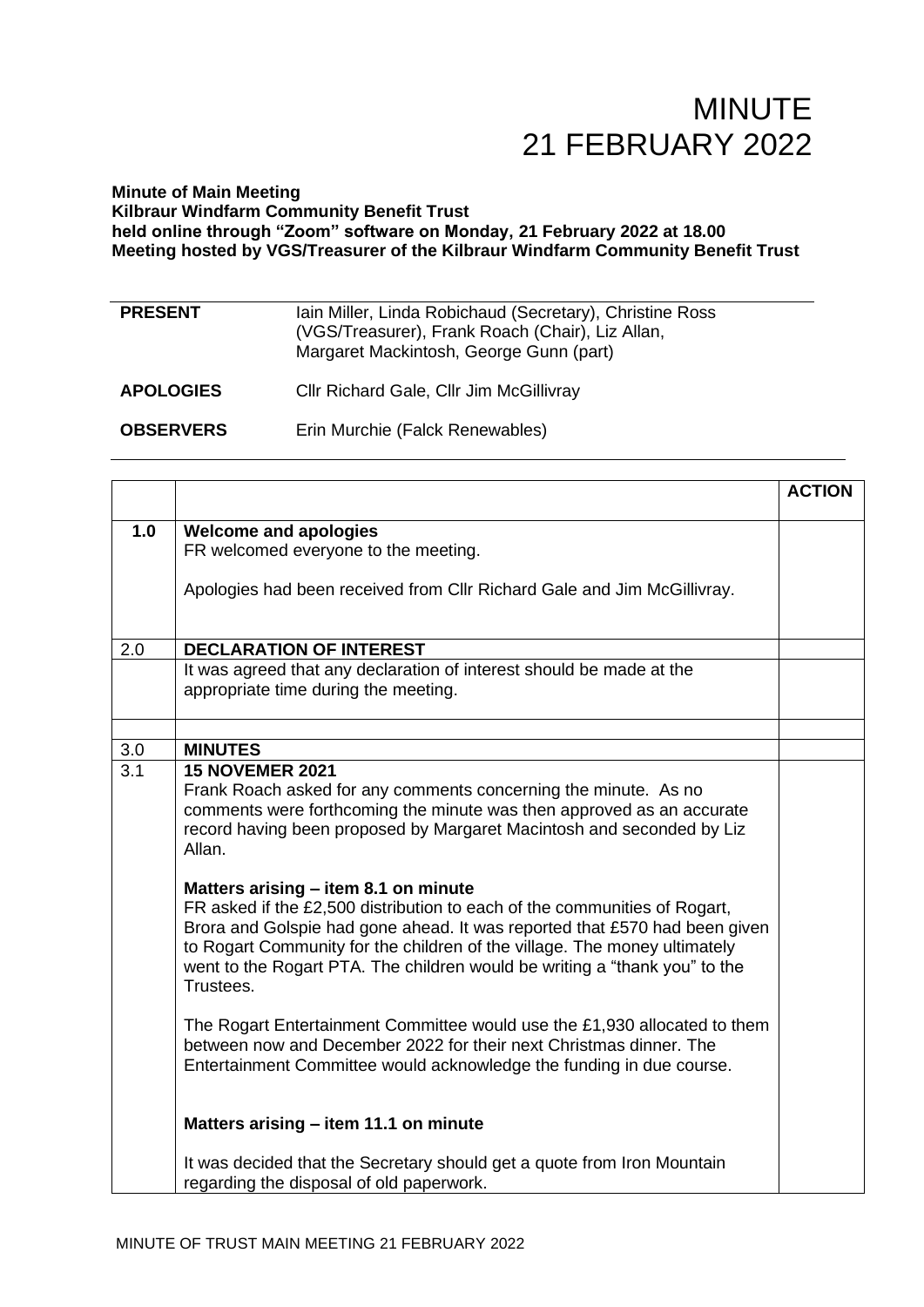|     |                                                                                                                                                                                                                                                                                                                                                                                                                                                                                                                                                                                                                                                                                 | <b>ACTION</b> |
|-----|---------------------------------------------------------------------------------------------------------------------------------------------------------------------------------------------------------------------------------------------------------------------------------------------------------------------------------------------------------------------------------------------------------------------------------------------------------------------------------------------------------------------------------------------------------------------------------------------------------------------------------------------------------------------------------|---------------|
|     |                                                                                                                                                                                                                                                                                                                                                                                                                                                                                                                                                                                                                                                                                 |               |
|     | It was reported that the Brora children's party could not go ahead. It had<br>asked if the funding could be carried over. The Senior Citizen's Xmas Party<br>went ahead. GG is to follow up to find out more about how the money was<br>spent.                                                                                                                                                                                                                                                                                                                                                                                                                                  |               |
|     | IM is to contact Doushtie to find out more about the usage of the funding<br>received by the Golspie Fire Brigade.                                                                                                                                                                                                                                                                                                                                                                                                                                                                                                                                                              |               |
| 3.2 | <b>17 JANUARY 2022</b><br>Frank Roach asked for any comments concerning the minute. There was a<br>typo under item 1.0 regarding the spelling of "council". The secretary would<br>make the change before it was uploaded to the Kilbraur website. As no<br>further comments were forthcoming the minute was then approved as an<br>accurate record having been proposed by Liz Allan and seconded by lain<br>Miller.                                                                                                                                                                                                                                                           |               |
| 3.3 | <b>31 JANUARY 2022</b><br>Frank Roach asked for any comments concerning the minute. As no further<br>comments were forthcoming the minute was then approved as an accurate<br>record having been proposed by lain Miller and seconded by Liz Allan.                                                                                                                                                                                                                                                                                                                                                                                                                             |               |
|     | <b>Matters Arising</b><br>a. The Secretary was liaising with IM regarding a letter to Mary Nicol.<br>b. FR asked if there was any update as to who would be financing any<br>legal work involved in the establishment of a SCIO. EM stated that<br>she would be discussing the matter tomorrow with Richard Dibley.<br>c. IM reported that the "medical response bag" which had been provided<br>to Henrietta Marriott is to have a badge embroidered on it to<br>acknowledge Kilbraur's contribution.                                                                                                                                                                          |               |
| 4.0 | <b>TREASURER'S REPORT</b>                                                                                                                                                                                                                                                                                                                                                                                                                                                                                                                                                                                                                                                       |               |
|     | CR stated that a summary, dated 31/1/2022 had been given out at the last<br>meeting. It now included expenses from the Secretary.<br>CR said that the term deposit account was renewed every three months. In<br>addition, the Trust held two bank accounts with the Bank of Scotland.<br>FR asked CR to define the meaning of a "donation". CR confirmed that it was<br>a payment made without the use of an application form.<br>The accounts were moved and approved having been proposed by Liz Allan<br>and seconded by Iain Miller.<br>CR stated that once the accounts had been returned from Mackay and Co<br>they would then be signed by Frank Roach and lain Miller. |               |
|     |                                                                                                                                                                                                                                                                                                                                                                                                                                                                                                                                                                                                                                                                                 |               |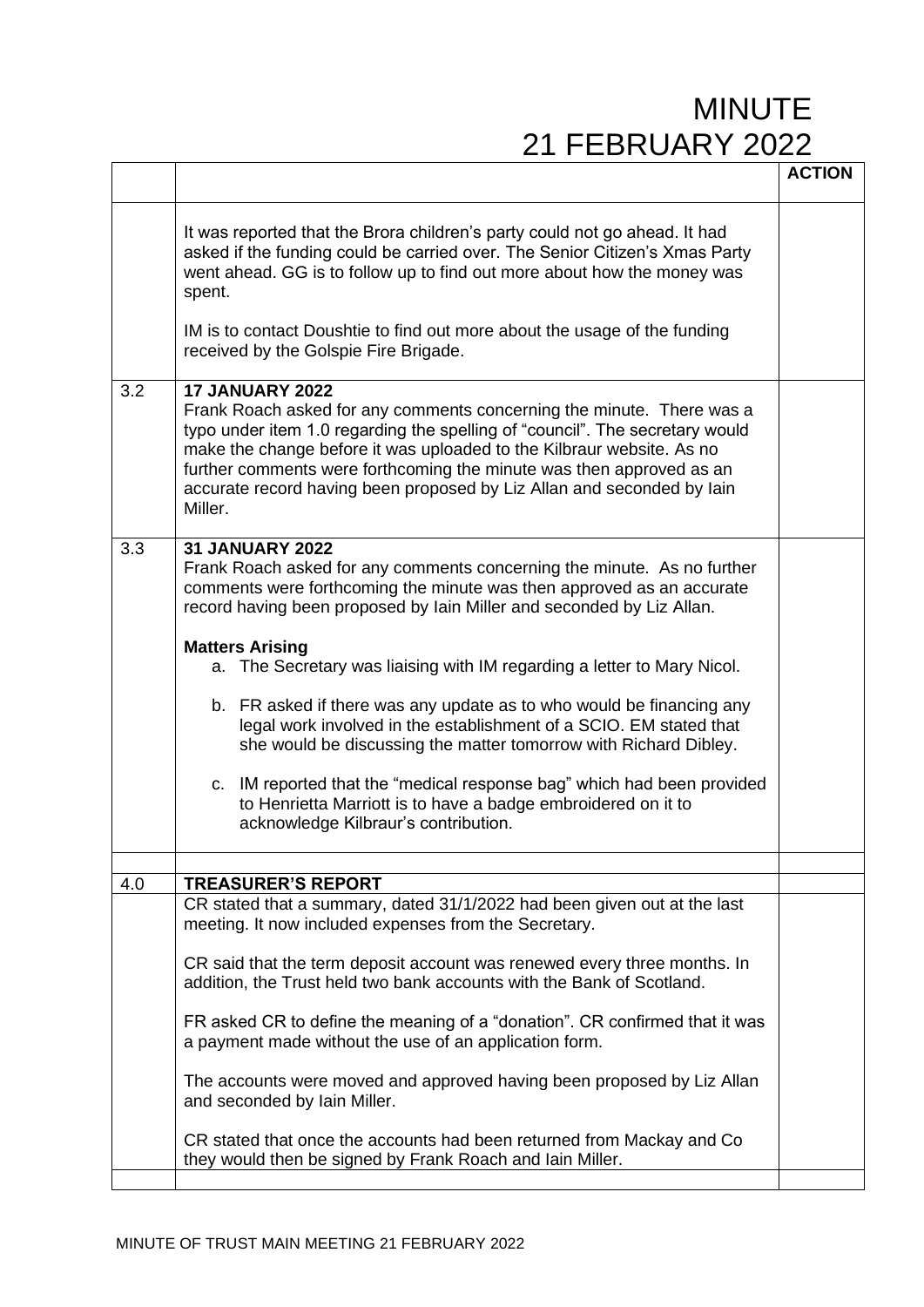|            |                                                                                                                                                                                                                                                                                                                                                                                                                      | <b>ACTION</b> |
|------------|----------------------------------------------------------------------------------------------------------------------------------------------------------------------------------------------------------------------------------------------------------------------------------------------------------------------------------------------------------------------------------------------------------------------|---------------|
| $5.0\,$    | <b>GOVERNANCE</b>                                                                                                                                                                                                                                                                                                                                                                                                    |               |
| 5.1        | <b>Draft Constitution</b><br>CR had circulated a draft constitution but had not had an opportunity to make<br>any relevant changes.                                                                                                                                                                                                                                                                                  |               |
|            | Following discussion it was decided that CR would modify the constitution to<br>reflect the decisions made at the meeting of the 17 January 2022.                                                                                                                                                                                                                                                                    |               |
|            | FR asked if we need to include our internal governance.CR replied that we<br>would refer to external documents.                                                                                                                                                                                                                                                                                                      |               |
|            | CR suggested that the Trust become a SCVO member which could perhaps<br>give access to a solicitor for free regarding the winding up of the Trust. CR<br>also thought that she may then be able to "wind up" the Trust herself                                                                                                                                                                                       |               |
|            | FR then asked about the process of becoming a SCIO. CR stated that a<br>SCIO would be set up. OSCR would then be contacted to ask for permission<br>to wind up the Trust. The bank would then be contacted for their input $-$ e.g.<br>would new bank accounts have to be set up? Also, OSCR would need to get<br>sight of the final accounts from Mackay & Co.                                                      |               |
|            | FR asked for any comments. No comments were forthcoming.                                                                                                                                                                                                                                                                                                                                                             |               |
|            | FR asked if SCIO status would be achieved within the current financial year.<br>CR said, "yes" and that it could happen around September 2022.                                                                                                                                                                                                                                                                       |               |
|            | FR asked if we should wait until SCIO status before putting liability insurance<br>in place. CR thought it would cost about £170 through Zurich. It was agreed<br>that liability insurance should be put in place now with Zurich.                                                                                                                                                                                   |               |
|            | Application form changes – the Secretary outlined the proposed changes.                                                                                                                                                                                                                                                                                                                                              |               |
|            |                                                                                                                                                                                                                                                                                                                                                                                                                      |               |
| 6.0<br>6.1 | <b>APPLICATIONS RECEIVED WITH CLOSING DATE END OF NOVEMBER 2021</b><br>Application reference: 2021/22/017                                                                                                                                                                                                                                                                                                            |               |
|            | Submitted by: Rogart Primary School Parent Teacher Association                                                                                                                                                                                                                                                                                                                                                       |               |
|            | LA stated that today she had received the following update regarding this<br>application. Time was of the essence to get the car built and the PTA had<br>decided that their application would now be split. This separates the requests<br>for the funding of the kit car and the shed. The full amount for the car kit is<br>£2,046.                                                                               |               |
|            | Following discussion it was proposed that the full amount of £2,046 be<br>awarded. This was in keeping with the policy of the Trust as it was below the<br>threshold of £2,500 which allowed the full amount to be awarded. The<br>proposal was supported unanimously with the proviso that the PTA would<br>need to provide a signed copy of their constitution – they PTA were already<br>aware of this situation. |               |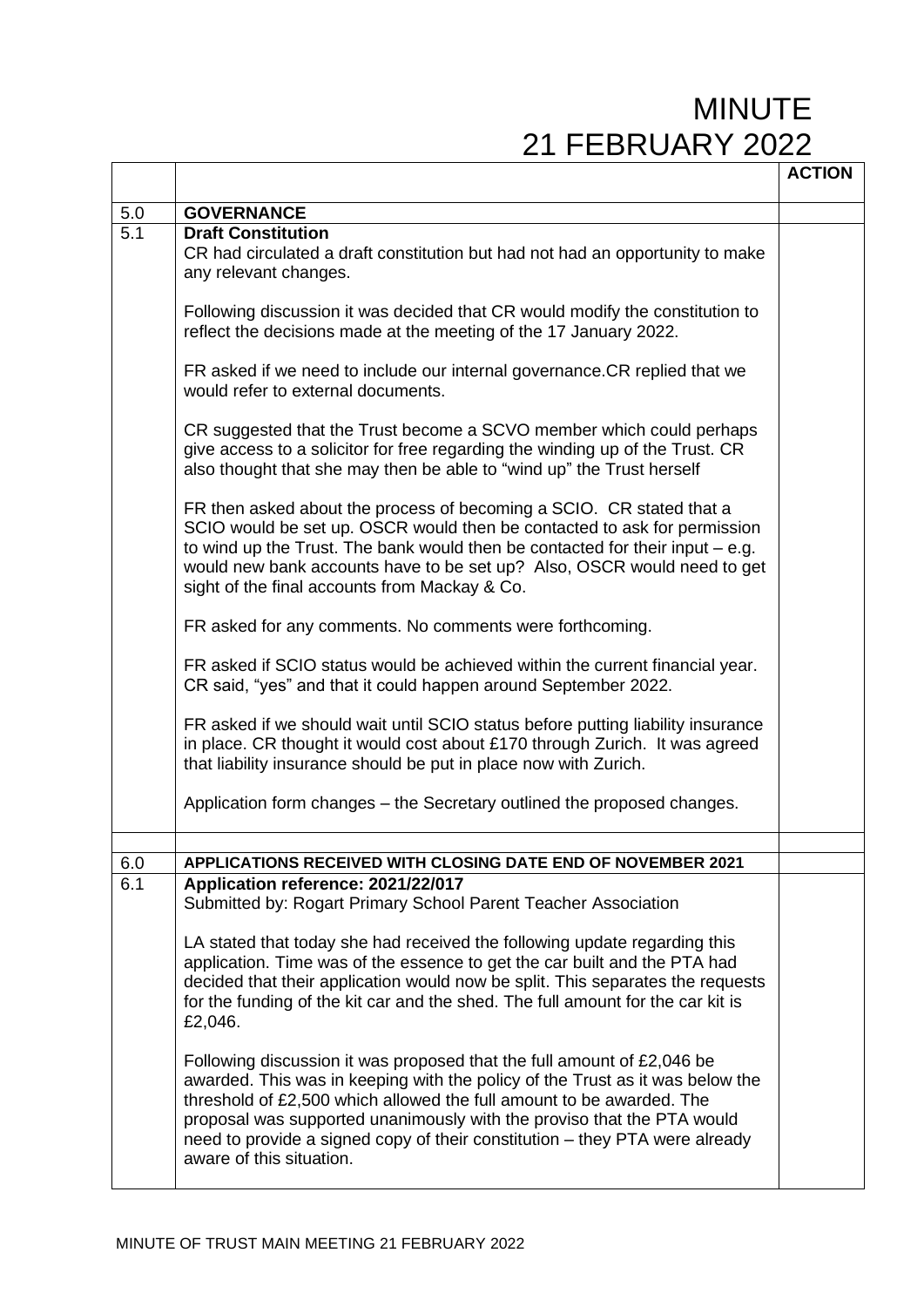|      |                                                                                                                                                                                                                                                                                                                                            | <b>ACTION</b> |
|------|--------------------------------------------------------------------------------------------------------------------------------------------------------------------------------------------------------------------------------------------------------------------------------------------------------------------------------------------|---------------|
|      | It was decided that LA would contact the PTA immediately after the meeting<br>to inform them of the decision. The Secretary would follow up with the<br>outcome letter.                                                                                                                                                                    |               |
| 6.2  | Application reference: 2021/22/018<br>Submitted by: East Sutherland Canoe Club (ESCC)                                                                                                                                                                                                                                                      |               |
|      | IM stated that the ESCC were going to put a bid into Gordonbush and that we<br>would require to have written confirmation if any award was made by<br>Gordonbush.                                                                                                                                                                          |               |
|      | As yet no information requested by the Secretary had been received.                                                                                                                                                                                                                                                                        |               |
|      |                                                                                                                                                                                                                                                                                                                                            |               |
| 7.0  | <b>OUTSTANDING REQUEST FOR INFORMATION</b>                                                                                                                                                                                                                                                                                                 |               |
| 7.1  | <b>SOAP</b><br>The Secretary reported that no requested information had been received.                                                                                                                                                                                                                                                     |               |
|      |                                                                                                                                                                                                                                                                                                                                            |               |
| 8.0  | <b>ADVERT</b>                                                                                                                                                                                                                                                                                                                              |               |
|      | LA asked how applicants find out about the timescale regarding the review of<br>their application. It was felt that perhaps this could be mentioned on the<br>application form.<br>IM felt that in order to speed things up - when an award was made at a<br>meeting a Trustee should be allocated to inform the applicant of the outcome. |               |
|      |                                                                                                                                                                                                                                                                                                                                            |               |
|      | FR acknowledged the request.                                                                                                                                                                                                                                                                                                               |               |
| 9.0  | <b>DATE OF NEXT MEETING</b>                                                                                                                                                                                                                                                                                                                |               |
|      | It was decided that the next meeting would take place on Monday, 21 <sup>st</sup> March<br>2022. It was further decided that the meeting would be face-to-face and<br>would take place in the Golspie Heritage Centre at 7.30pm. IM would book<br>the venue.                                                                               |               |
|      |                                                                                                                                                                                                                                                                                                                                            |               |
| 10.0 | <b>AOCB</b>                                                                                                                                                                                                                                                                                                                                |               |
| 10.1 | <b>George Gunn</b><br>George Gunn had left the meeting earlier due to a poor signal. However, IM had<br>previously had a discussion with GG about supporting sustainable projects. For<br>example, renewable energy schemes.                                                                                                               |               |
|      | FR thought that this was something we could discuss in the future.                                                                                                                                                                                                                                                                         |               |
|      | Following further discussion it was decided that IM should contact GG to ask him to<br>send an email or emails with his thoughts on the matter.                                                                                                                                                                                            |               |
|      | EM pointed out that one windfarm group is looking at setting up an endowment policy<br>as once a windfarm is no longer operational there will be no more funding.                                                                                                                                                                          |               |
| 10.2 | <b>Status of Secretary</b><br>The Secretary said that she would respond to the draft contract for her position.                                                                                                                                                                                                                            |               |
|      |                                                                                                                                                                                                                                                                                                                                            |               |